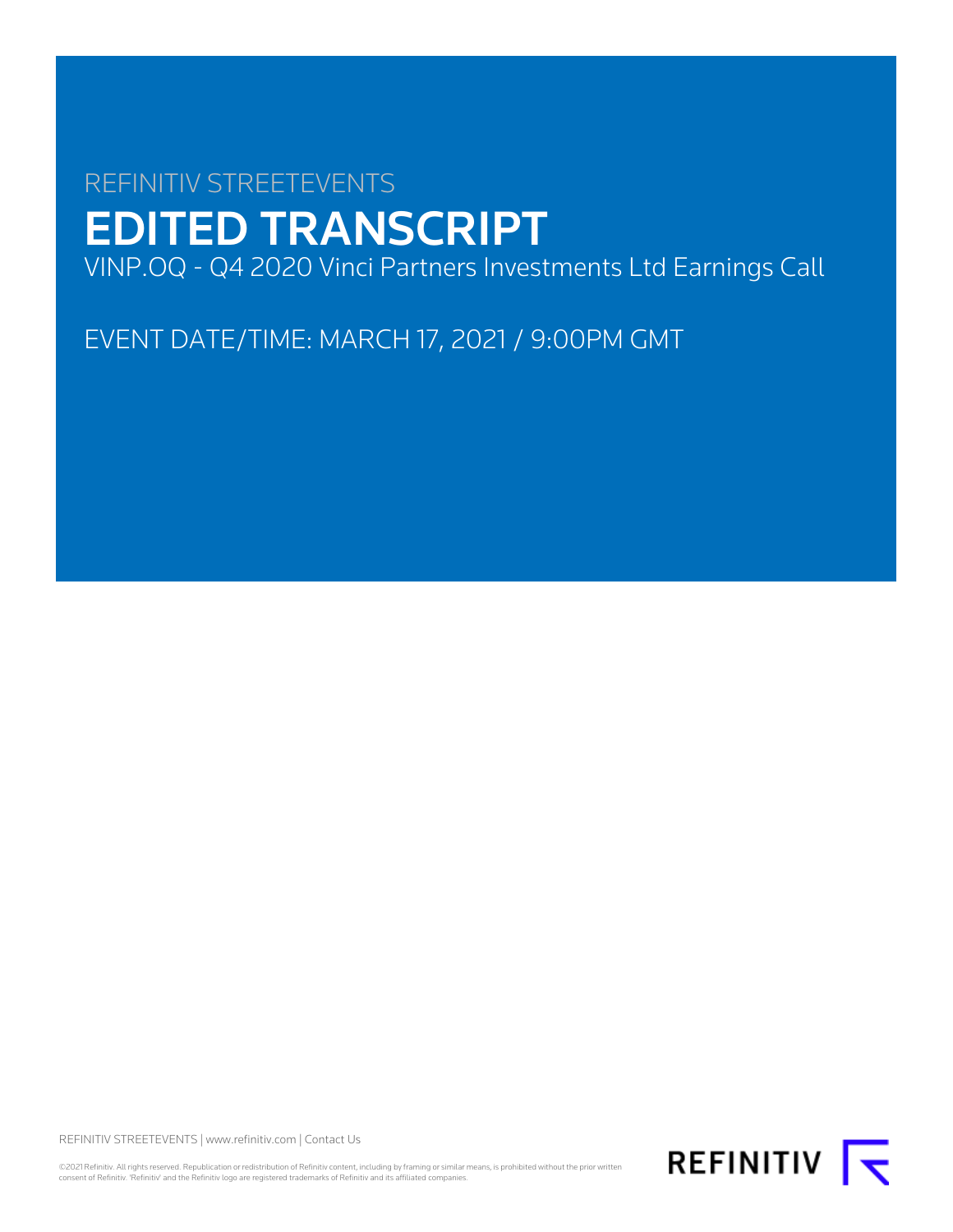# **CORPORATE PARTICIPANTS**

**[Alessandro Monteiro Morgado Horta](#page-1-0)** Vinci Partners Investments Ltd. - CEO & Director **[Anna Castro](#page-1-1) [Bruno Augusto Sacchi Zaremba](#page-3-0)** Vinci Partners Investments Ltd. - Head of Private Equity & IR

**[Sergio Passos Ribeiro](#page-4-0)** Vinci Partners Investments Ltd. - COO & CFO

# **CONFERENCE CALL PARTICIPANTS**

**[Daer Labarta](#page-7-0)** Goldman Sachs Group, Inc., Research Division - VP **[Michael Roger Carrier](#page-6-0)** BofA Securities, Research Division - Director **[Thomas Peredo](#page-8-0)** Banco BTG Pactual S.A., Research Division - Analyst

# **PRESENTATION**

# **Operator**

Good afternoon, and welcome to the Vinci Partners Fourth Quarter and Full Year 2020 Earnings Conference Call. (Operator Instructions) As a reminder, this call will be recorded.

<span id="page-1-1"></span>I would now like to turn the conference over to Anna Castro, Investor Relations Manager. Please go ahead, Anna.

#### **Anna Castro**

Thank you, and good afternoon, everyone. Joining me today are Alessandro Horta, Chief Executive Officer; Bruno Zaremba, Head of Private Equity and Investor Relations; and Sergio Passos, Chief Financial Officer. Earlier, we issued a press release and slide presentation, which are available on our website at ir.vincipartners.com.

I'd like to remind you that today's call may include forward-looking statements, which are uncertain and outside of the firm's control and may differ from actual results materially. We do not undertake any duty to update these statements. For a discussion of some of the risks that could affect results, please see the Risk Factors section of our IPO prospectus filed with the U.S. Securities and Exchange Commission on January 29, 2021.

<span id="page-1-0"></span>We will also refer to certain non-GAAP measures, and you'll find reconciliations in the presentation. Also note that nothing on this call constitutes an offer to sell or solicitation of an offer to purchase an interest in any Vinci Partners fund.

With that, I'll turn the call over to Alessandro.

#### **Alessandro Monteiro Morgado Horta** - Vinci Partners Investments Ltd. - CEO & Director

Thank you, Anna. Good afternoon, and thank you all for joining Vinci Partners' inaugural earnings call as a public company. I wanted to start by thanking all of Vinci's employees for their hard work and commitment through the transition. I would also like to thank our clients for their ongoing partnership and trust. Finally, we welcome all our new shareholders and appreciate your vote of confidence.

In January, we successfully completed our initial public offering and are looking forward to continue to drive long-term value for our clients and shareholders. The IPO provided capital to enhance growth, help attract and retain talent, drive awareness and brand recognition and fund investments in our own strategies alongside investors.



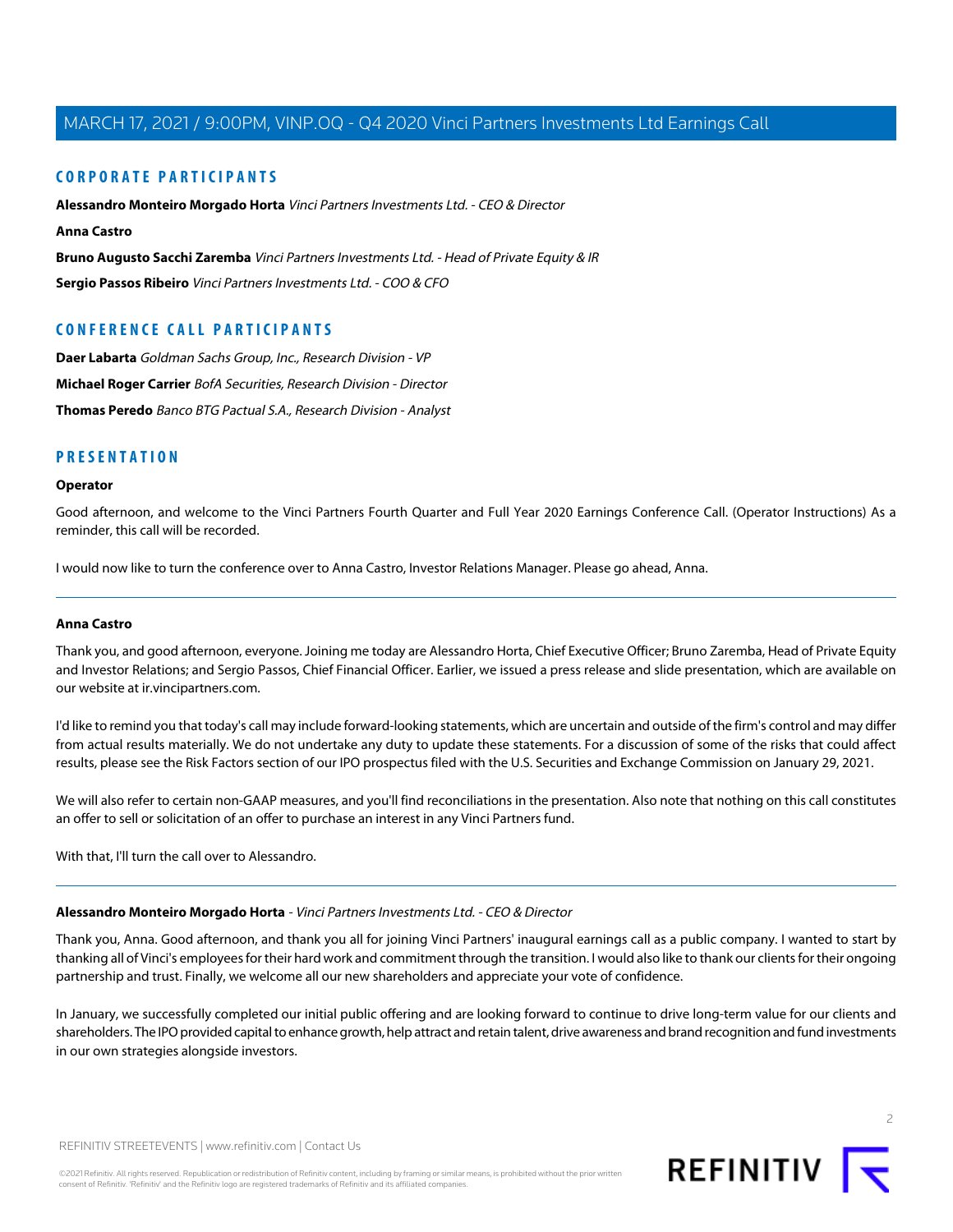As our first earnings conference call, we thought it would be helpful to provide a brief overview of our company and how we are differentiated. Sergio and Bruno will discuss in detail our financial performance and walk through some recent developments and segment highlights.

So starting on Slide 5 of the earnings presentation. Vinci is a leading full-service alternative asset management platform in Brazil. Our diversified business model comprised 8 business units integrated on a single platform. Our assets under management has compounded at a 33% annual growth rate since 2009 and stood at BRL 50 billion as of the end of 2020.

The Brazilian asset management industry is undergoing a number of structural changes, including declining interest rates, incumbents seeding market share to independent players like Vinci, portfolio relocations from fixed income to alternative asset classes and rising acceptance of ESG as an investment factor.

We believe we are well positioned to continue to capture market share given a number of compelling factors. First, we have built investment expertise across all key alternative asset classes in addition to a scaled liquid markets business. Next, we are increasingly leveraging long-term relationship with our broad array of clients. In 2020, nearly 80% of the capital we raised were sourced from existing clients. Finally, we believe we have assembled the best talent in the industry. We have 215 full-time employees across 4 offices in the Americas, helping to generate market-leading returns across all our key investment strategies.

We have built our platform without compromising on the resilience and profitability of our financial model. Our revenue profile is stable and predictable. In 2020, management fees accounted for 80% of our revenues, and around 50% of our capital is sourced from vehicles with at least 5-year commitment period. In terms of profitability, our adjusted fee-related earnings margin reached 50.5% in 2020 with further room to expand, reflecting strong revenue growth and rising operating leverage. Finally, the capital raise for our IPO is expected to be used primarily to fund GP commitments alongside our clients in our expected private market launches during the next 2 years. To that extent, we already signed BRL 120 million of commitments to new private market funds since the IPO and are making good progress. We are going to detail this capital allocation through the presentation.

Next, on Slide 6. We founded Vinci in 2009. The alternative asset management industry in Brazil was still underdeveloped with both institutional and retail investment portfolios, heavily skewed in favor of fixed income products, giving elevated interest rates at the time. The industry was dominated by a handful of banks and macro-focused hedge funds with limited incentives for product innovation given concentrated market share and advantageous economics.

Our partners had the vision to build Brazil's first scaled independent alternative asset management platform and invested personal capital to fund GP commitments. Today, Vinci sits at the center of the alternative investment universe by offering a full suite of products in the private and public markets, a solutions business and financial advisory service. Looking ahead, with interest rates declining, demand for alternative products in Brazil continues to rise, and we believe Vinci is primed to capitalize on industry tailwinds and drive sustainable growth.

Turning to Slide 7. We believe Vinci is the only independent asset manager in Brazil with established teams and infrastructure, long-term investment performance track record and ample dry powder to deploy across all major alternative asset classes. Holistically, our investment platform encompasses 7 investment verticals, each managed by a separate and dedicated investment team and independent investment committee: Private Equity, Infrastructure, Real Estate and Credit in the private market strategies and Hedge Funds and Public Equities in the liquid strategies. We have an investment products and solutions business that provides tailor-made solutions to our clients through asset allocation and risk management and a financial advisory business that provides financial and strategic service focusing on pre-IPO and M&A advisory for our Brazilian middle-market companies.

We think in our private market strategies, we have raised around BRL 9 billion in the last 2 years, including our third flagship growth equity, private equity fund Vinci Capital Partners III, our first dedicated infrastructure fund, Vinci Infra I in addition to other credit and real estate funds. Turning to liquid strategies, our Public Equities and Hedge Funds AUM has more than doubled since 2018 when interest rates started to decline. The Investment Products & Solutions business has more than doubled its AUM with the increasing demand for exclusive mandates from institutional clients. We expect the low interest rate environment to continue to drive accelerating growth in our liquid strategies, reflecting rising demand for our high value-added products.

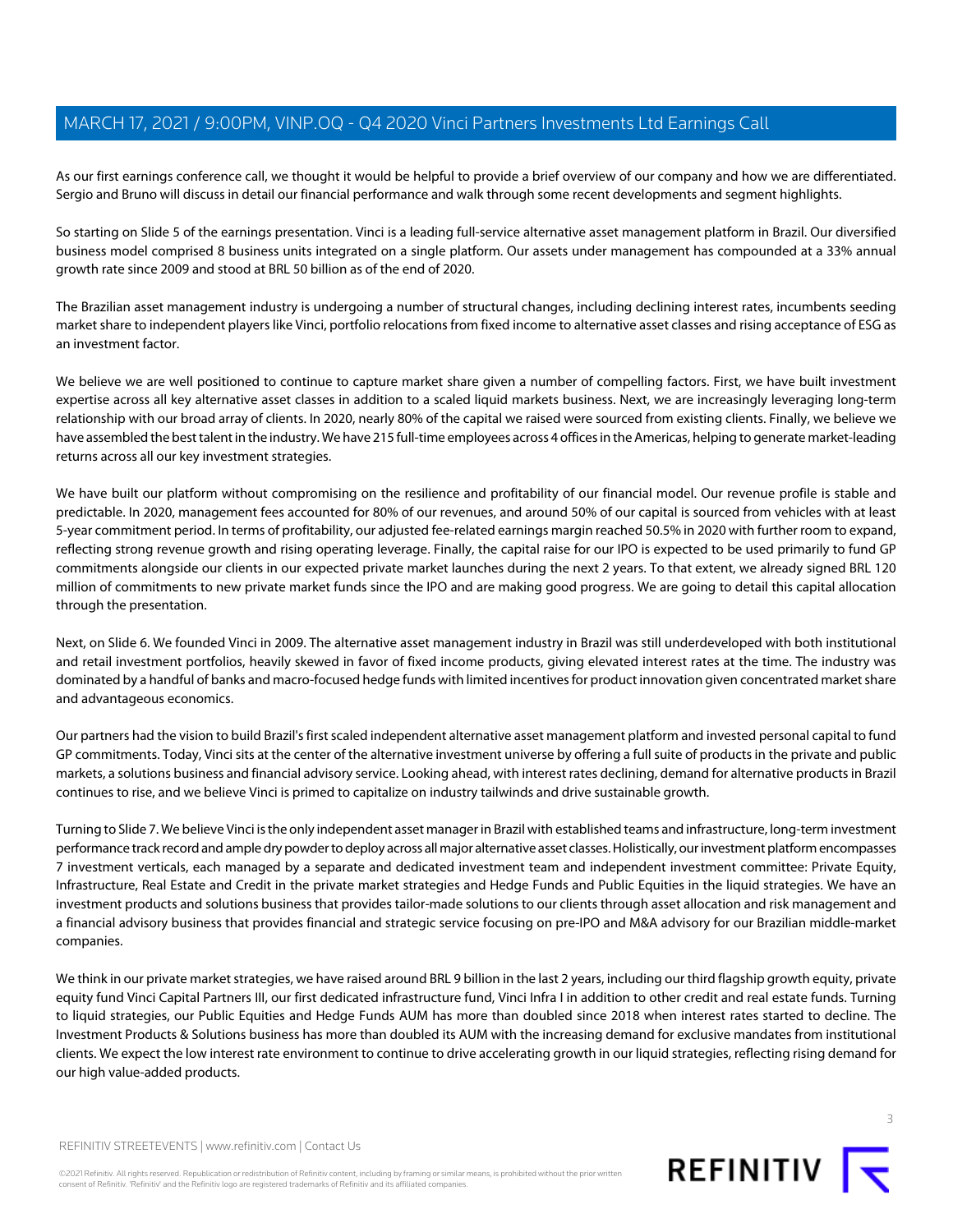In summary, momentum continues to build across our platform with Vinci well positioned to deliver sustainable growth in AUM, fee-related earnings and distributed earnings. And I am more excited than ever about our prospects as we embark on the next stage of our journey as a public company with our team members, limited partners and fellow shareholders.

<span id="page-3-0"></span>And with that, I will turn it over to Bruno.

# **Bruno Augusto Sacchi Zaremba** - Vinci Partners Investments Ltd. - Head of Private Equity & IR

Thank you, Alessandro, and good afternoon, everyone. To start, a quick recap of our results. We reported profit of BRL 52 million for the fourth quarter and BRL 169 million for the full year of 2020. After dividend to partners, adjusted profit totaled BRL 40 million and BRL 132 million for the quarter and full year, respectively.

On Slide 9, we'll walk through some financial highlights. Adjusted fee-related earnings totaled BRL 38 million for the fourth quarter and BRL 151 million in 2020. For the year, FRE was up 54%, with much of the growth driven by higher management fees and a positive contribution from the operating leverage of our business. Importantly, as we continue to grow, our financial profile supports sustained margin expansion and lower breakeven thresholds for new product launches. For the fourth quarter of 2020, Vinci generated adjusted distributable earnings of BRL 37 million, bringing our full year total to BRL 127 million or 30% higher compared to the level of 2019. Net performance revenues totaled BRL 23 million for the quarter and BRL 40 million in 2020.

As mentioned earlier, total AUM reached BRL 50 billion as of the end of 2020, up 36% for the year. Similarly, our fee-earning AUM ended the year at BRL 48 billion, up 37% from the end of 2019, with much of the growth related to private market new capital subscription and net inflows across our liquid strategies and Investment Products & Solutions businesses. Performance-eligible AUM totaled BRL 32 billion at year-end 2020, up 52% for the year and represented nearly 70% of our total fee-earning AUM.

One key point to highlight in Slide 10 is long-term AUM, our assets with lockup periods of at least 5 years to quasi-perpetual funds. This grew by 48% in 2020 to BRL 25 billion and now represent half of our total AUM base. That mix underpins the steady nature of our management fee-focused revenue profile.

Furthermore, our AUM remains broadly diversified by duration, asset class and distribution channel, as shown on Slide 11. More than half of our net revenues were sourced from private market strategies with management fees typically based on long-term capital commitments, thereby mitigating redemption and market-to-market risk. Turning to distribution, local and offshore institutional clients account for about 60% of our AUM, with the remaining 40% well balanced across high net worth individuals and our high-growing, retail-dedicated distribution channels, allocators and distributors and public market vehicles.

In Slide 12, we present AUM roll-forwards for the fourth quarter and full year of 2020. For the fourth quarter, AUM was up [2%] or BRL 1.1 billion to a total of BRL 49.8 billion as strong market appreciation and BRL 861 million of private market net capital subscription were partially offset by a BRL 2.7 billion outflow in our liquid strategies. This outflow was primarily due to a redemption of BRL 2.8 billion from public equities AUM related to the termination of an association with GAS Investimentos. This capital paid nominal management and performance fees. Turning to the full year, AUM was up 36%, primarily driven by strong net flows of BRL 7.1 billion for the year in our liquid strategies and IP&S; and net capital subscriptions of BRL 2.1 billion, which include primarily our REITs and private equity fundraising. In addition, AUM growth in 2020 also benefited from BRL 4 billion of portfolio appreciation.

In Slide 13, we present our robust fundraising across private market funds in private equity and real estate and net flows from our liquid strategies and IP&S. Our real estate team raised over BRL 1.5 billion through 6 different capital raising processes in the Brazilian stock market in 2020 of which, in average, over 60% of the capital raise was subscribed by the existing original shareholders of the funds. In the last quarter, we also started signing commitments for our impact fund within our private equity business, VIR IV, with more than BRL 760 million in capital subscriptions as of January of 2021. Liquid strategies were responsible for more than BRL 2 billion in net flows in the year, including the outflow from GAS during the last quarter. As for our IP&S business, total net flows reached approximately BRL 5 billion in 2020 as we continue to see strong demand for investment advisory services.

REFINITIV STREETEVENTS | [www.refinitiv.com](https://www.refinitiv.com/) | [Contact Us](https://www.refinitiv.com/en/contact-us)

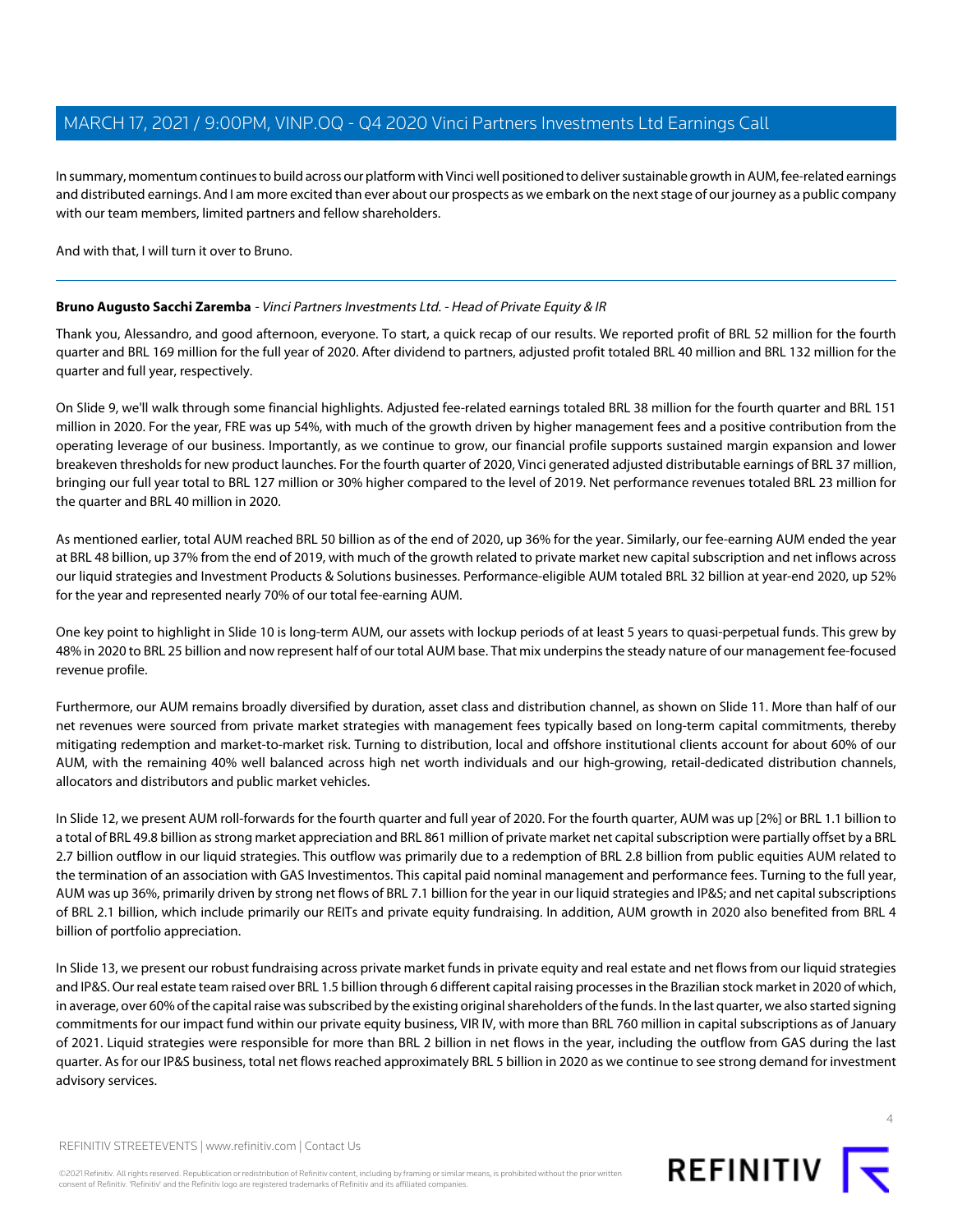Looking ahead, we expect to further expand our fundraising pipeline by capitalizing on all ongoing government privatization programs and the continuing development of private credit in Brazil. We expect that as we continue to strengthen our relationships with LPs, we will see acceleration of fundraising activity across our platform. As an example, the amount of long-term capital raised over the last 5 years is more than 2x the level brought in from 2011 to 2015.

Turning to Slide 14. Since we are approaching the end of the first quarter, we thought it would be helpful to provide an update on how AUM is tracking thus far for the quarter. Total AUM is up to BRL 52 billion as of the end of February 2021 with strong net capital subscription from private equity infrastructure funds in addition to BRL 1.4 billion in net flows. During the first month of 2021, we had inflows of BRL 2.8 billion, including the IPO net proceeds, and BRL 1.4 billion in our IP&S business. Outflows totaled BRL 1.4 billion, of which BRL 660 million came from a sovereign wealth fund mandate in Public Equities, which pays nominal management fees. Therefore, we expect the impact of this outflow in future management fee revenue to be limited.

<span id="page-4-0"></span>And with that, I'll turn it over to Sergio.

# **Sergio Passos Ribeiro** - Vinci Partners Investments Ltd. - COO & CFO

Thank you, Bruno. As Alessandro mentioned, our revenues are primarily derived from management fees, which accounted for 80% of total net revenues last year, as shown on Slide 15. Furthermore, long-term lockup capital commitments account for around half of our total AUM, thereby enhancing the stickiness of our asset base and related revenues. These generated net revenues of BRL 105 million in the fourth quarter, bringing the total to BRL 340 million for 2020, up 15% year-over-year.

Turning to Slide 16. Management fees were BRL 76 million in the quarter and BRL 271 million in 2020, up 21% year-over-year, reflecting growth across all asset classes. We saw mostly stable management fee trends across our business in 2020, with slight fee increases in IP&S and private markets and a slight decrease in public markets. Going forward, we expect the fee rate for liquid strategy funds to trend higher as a result of the termination of the revenue-sharing agreement with GAS Investimentos.

Turning to Slide 17. Our net performance revenues were down year-over-year, reflecting lower contribution from our liquid strategy funds due to higher market volatility following the COVID-19 outbreak. Nonetheless, the underlying balance across segments improved, reinforcing the benefits of diversification. In terms of our performance fee eligible AUM, 35% comes from preferred return and 65% comes from funds that's charging incentive fees over a hurdle rate, typically the case for funds in our liquid strategies and IP&S. And the appendix in Slide 34 maps out our long-term investment performance track record by strategy. The key takeaway is that Vinci's strategies have consistently outperformed respective benchmarks across all of our business segments. And importantly, Vinci's strategies remain focused on generating sustainable offer to minimize broader market risk.

Next on Slide 18. Adjusted fee-related earnings coming at BRL 38 million for the fourth quarter and BRL 151 million for 2020, both up strongly compared to prior year levels, reflecting robust AUM growth. Furthermore, profitability continues to improve with an adjusted FRE margin of 46% for the fourth quarter and 50% for 2020, up 8 percentage points year-over-year. Our highly diversified assets and revenue profile reinforce our resilient business model with around 50% of AUM held in long-term products and more than half of net revenues coming from private market strategies. In addition, we expect to be able to show continued operating leverage and further margin improvement as our business grows.

Next, on Slide 19. Adjusted performance-related earnings were down for the quarter and for the year driven by lower revenues given stepped-up market volatility, primarily a function of the COVID-19 pandemic. Adjusted PRE totaled BRL 27 million in 2020, down 39% versus the level in 2019, with BRL 50 million coming in the fourth quarter of 2020.

Turning to adjusted distributable earnings. We generated BRL 37 million in the fourth quarter, down 12% year-over-year, with the decline largely a function of lower performance-related earnings. Adjusted DE in the full year 2020 was BRL 127 million, up 30% year-over-year, driven by the strong growth in FRE. Profitability improved for the full year with adjusted DE margin of 38% for 2020 compared to 34% for 2019, reflecting a strong operating leverage across the platform.



©2021 Refinitiv. All rights reserved. Republication or redistribution of Refinitiv content, including by framing or similar means, is prohibited without the prior written consent of Refinitiv. 'Refinitiv' and the Refinitiv logo are registered trademarks of Refinitiv and its affiliated companies.



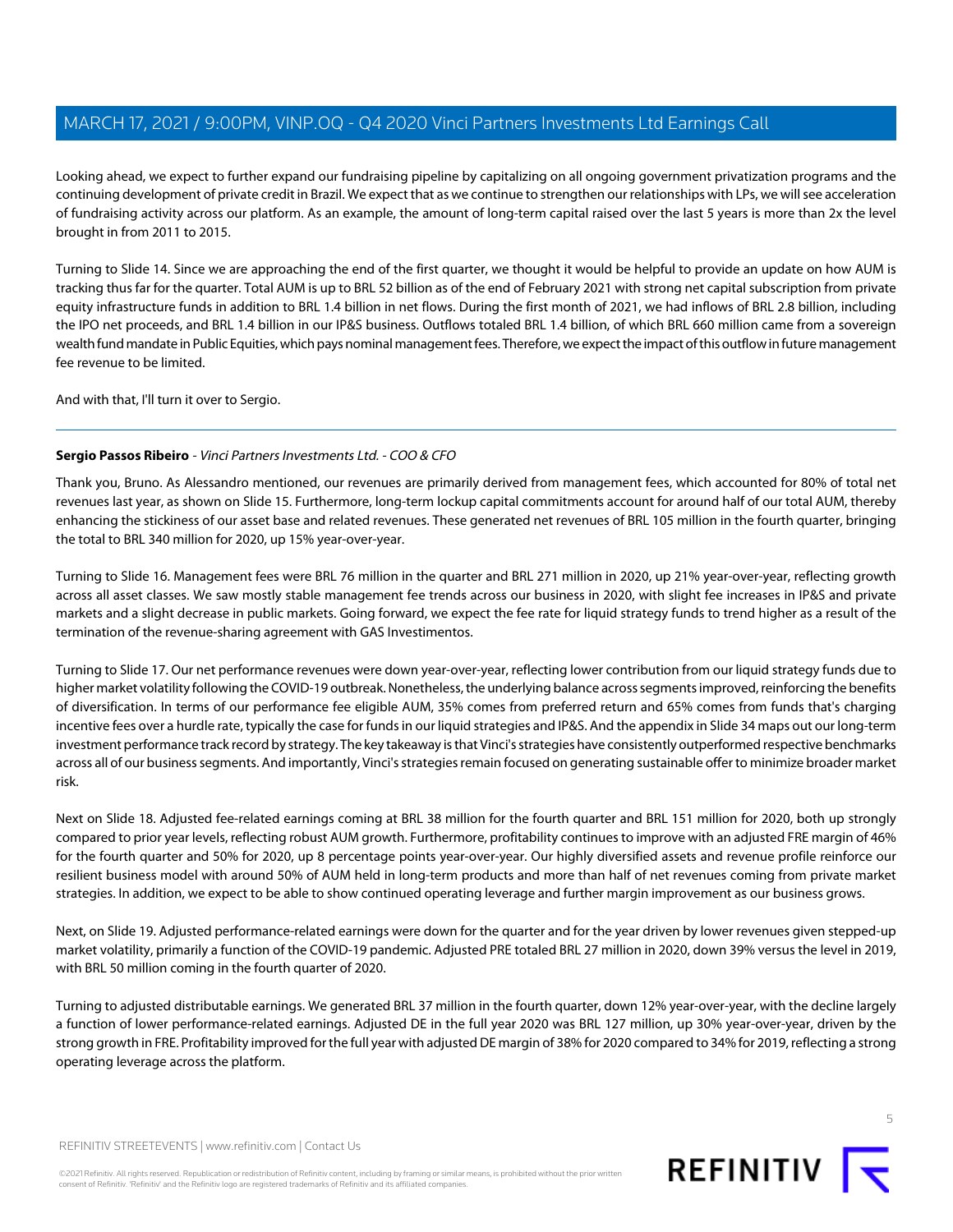And with that, I will turn it back to Bruno.

# **Bruno Augusto Sacchi Zaremba** - Vinci Partners Investments Ltd. - Head of Private Equity & IR

Thank you, Sergio. In Slide 22, we lay out some key points related to GP commitments and our dividend policy. As Alessandro mentioned, we plan to leverage the capital raise from our IPO to accelerate the growth of our platform. Aside from potentially capitalizing on consolidation opportunities, IPO proceeds are primarily earmarked for seeding new private market funds. We have already signed commitments totaling BRL 120 million, being BRL 70 million to Vinci Fulwood, our real estate industrial site development fund; and BRL 50 million to VIAS, our infrastructure fund focused on water and sewage. We expect to reach full commitment of the IPO primary proceeds by the end of 2022.

In the meantime, uncommitted proceeds will be invested in Vinci's liquid funds. For this liquid market allocation phase, we built a portfolio of products that both intend to maximize leverage on third-party fundraising and also limit volatility in returns. Our target return for this capital will be CDI plus 2.5% per year with 3% annual volatility. Historically, this portfolio has presented 1 negative quarter in every 11 quarters, and that negative return was 1.6%. Therefore, the intention is to drive increased fundraising activities across liquid funds while also limiting the volatility around this capital.

In terms of dividend policy, we intend to return at least 75% of distributable earnings in the form of a semiannual cash dividend and/or share repurchases, reinforcing the high free cash flow nature of our business model. Initially, capital return will likely take the form of cash dividends to common stock shareholders.

Turning to our segment highlights. I would like to clarify that we are presenting gross and net revenues and also operating profit before bonus for each of our verticals. Starting next quarter, we will present FRE, PRE and distributable earnings for each of the verticals as we adapt allocation of expenses within the company post-IPO.

Starting with private markets in Slide 24. Private Equity AUM totaled BRL 11 billion at the end of 2020, up 18% year-over-year. Fundraising activity remained strong with the first closing for our Vinci Impact and Return fund IV in the fourth quarter. On the deployment side, our flagship private equity fund, VCP III, invested during the fourth quarter of 2020 in Agibank, a digital financial service company. As of year-end 2020, VCP III had deployed nearly 50% of the fund's committed capital.

Real Estate AUM increased by 34% for the year ended 2020 at BRL 4.5 billion. Much of the growth can be attributed to 6 successful capital raising processes for listed REIT vehicles last year with additional fundraisings thus far in 2021.

Next, Infrastructure AUM ended 2020 at BRL 2 billion. In the first quarter of 2021, our listed energy infrastructure fund raised BRL 404 million in a follow-on offering, and we also raised BRL 256 million in a first close for our new strategy focused in the water and sewage sector.

Finally, Credit AUM totaled BRL 2 billion at year-end 2020, up 8% over the last 12 months, primarily driven by a first close in our 5th multi-strategy credit fund during the fourth quarter.

Turning to our liquid strategies segment in Slide 25. Public Equities AUM totaled BRL 12 billion on December 31, 2020, up 36% year-over-year despite the previously discussed lower fee outflows related to the GAS Investimentos we dropped in the fourth quarter.

Hedge Fund AUM grew 53% in 2020 and ended the year at BRL 3 billion driven by nearly BRL 800 million of net inflows last year. Much of the organic growth in our Hedge Fund business can be linked to strong investment performance track records. Our flagship strategy has generated a total return of 135% of the Brazilian CDI rate since inception.

As shown in Slide 26, Investment Products & Solutions AUM ended 2020 at BRL 16 billion, representing a 61% growth rate for the year fueled by rising demand for Vinci's allocation services for local and offshore portfolios. As evidence, IP&S net inflows totaled nearly BRL 5 billion in 2020 with about BRL 800 million during the fourth quarter of 2020. This growth is primarily due to 2 factors. One is the increasing demand for separate account

6

REFINITIV STREETEVENTS | [www.refinitiv.com](https://www.refinitiv.com/) | [Contact Us](https://www.refinitiv.com/en/contact-us)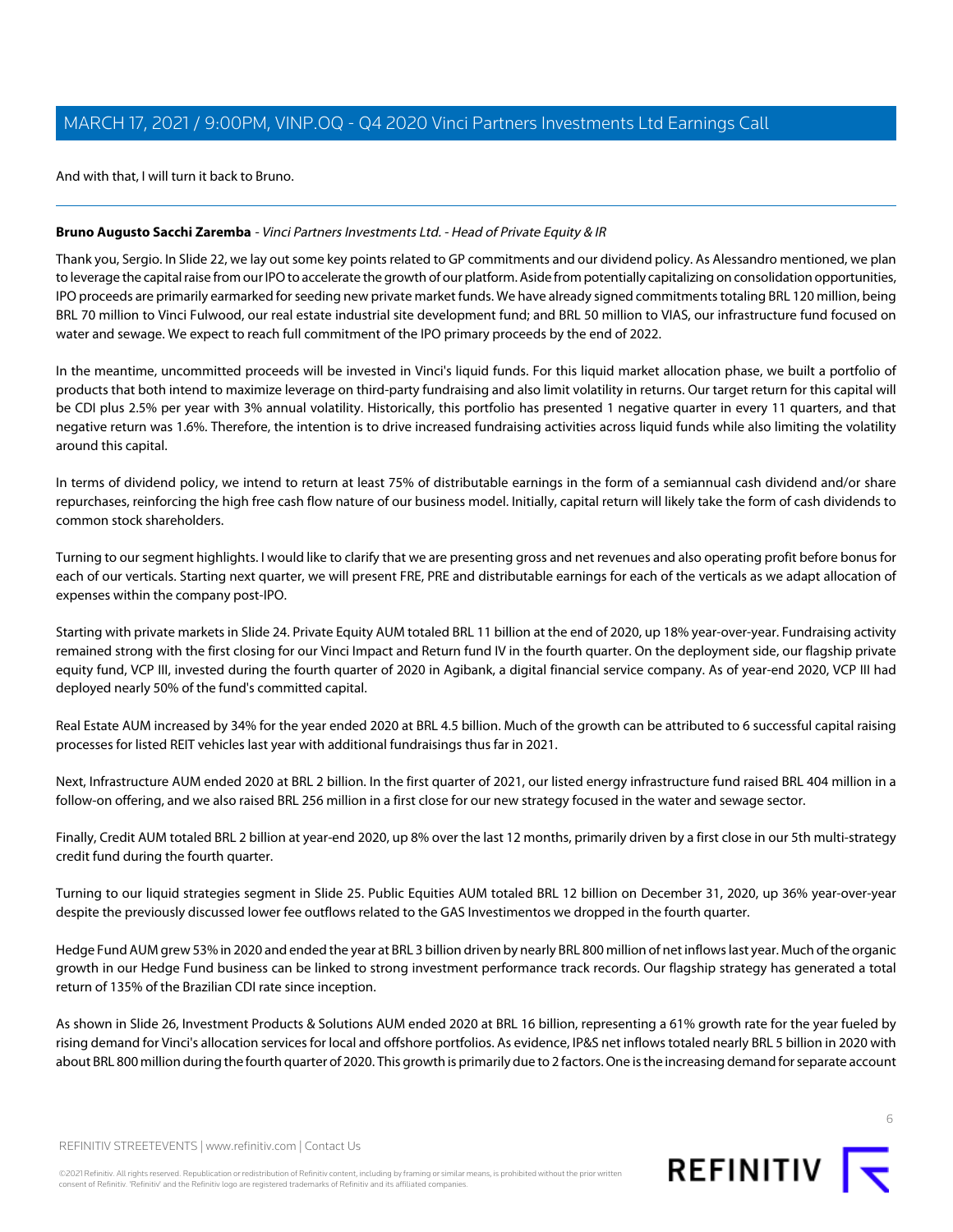mandates from local institutional clients as we won 6 new mandates in 2020 that represent over BRL 1.9 billion in additional AUM for Vinci. Another factor is the growth seen in our offshore mandates. This grew 149% in 2020 as Brazilians increasingly look for investment diversification.

Finally, in Slide 27, we walk through some highlights for our Financial Advisory business. Total net revenues were BRL 6 million in the fourth quarter and BRL 28 million for 2020, up 285% year-over-year, reflecting stepped-up activity across M&A advisory services. As an update, the team has participated at the exclusive financial adviser for Espaçolaser in their successful IPO in the Brazilian stock market during the first quarter of 2021.

In summary, we believe Vinci Partners remain well positioned for sustained growth, reflecting our scale-enabled, diversified and integrated business model, strong long-term investment performance track record across multiple strategies and a global, well-balanced distribution platform.

With that, I will pass it back to Alessandro for some closing remarks.

#### **Alessandro Monteiro Morgado Horta** - Vinci Partners Investments Ltd. - CEO & Director

Thanks, Bruno. In closing, we believe Vinci remains in a very strong position to capitalize on transformational industry trends in Brazil, reflecting our well-diversified platform. Our business model remains a key differentiating factor in light of our long-term lockup AUM concentration, management fee-centric revenue profile and total return investment strategy bias. And our long-standing partnership model strengthened the team's alignment with our clients and shareholders.

We thank you all for joining the call. And I will now like to open it up for questions. Operator?

# **QUESTIONS AND ANSWERS**

#### <span id="page-6-0"></span>**Operator**

(Operator Instructions) Our first question comes from Mike Carrier with Bank of America.

# **Michael Roger Carrier** - BofA Securities, Research Division - Director

Just given some of the recent events in Brazil and expectations for higher interest rates ahead, just wanted to get your thoughts on if you see any impact on the portfolio returns or fundraising ahead. And at what level of interest rates would you expect to see some impact on potential growth?

#### **Alessandro Monteiro Morgado Horta** - Vinci Partners Investments Ltd. - CEO & Director

Okay. This is Alessandro. Thank you for your question. That's a very good question indeed. The point is this level of interest rate up trends in the market right now is something that's pretty much, in a way, implied in the forward interest curve in Brazil. So we are talking about with smaller changes in this curve in the recent, I would say, last few weeks, of course, going up in, I'd say, 50 bps, depending on the maturity of the curve. But this interest rates going up, it's something already implied in the curve. And this is in a way linked with growth in our inflation rate at the same time. So the real interest rate is still very low even in the implied in the interest rate curve. So we are not seeing, and this is, in a way, already -- a good example is the numbers that we have been raising for long-term products in the first quarter until now that we mentioned to you during this presentation. So we are not feeling this effect in any of our fundraising activity yet.

Of course, depending if this trend moves up more than what's implied right now and there is a big shift in interest rates, of course, that will change the perspective going forward. But until now, we are not seeing this changing much the fundraising activity or even the performance of our portfolio, especially on the private market side.



7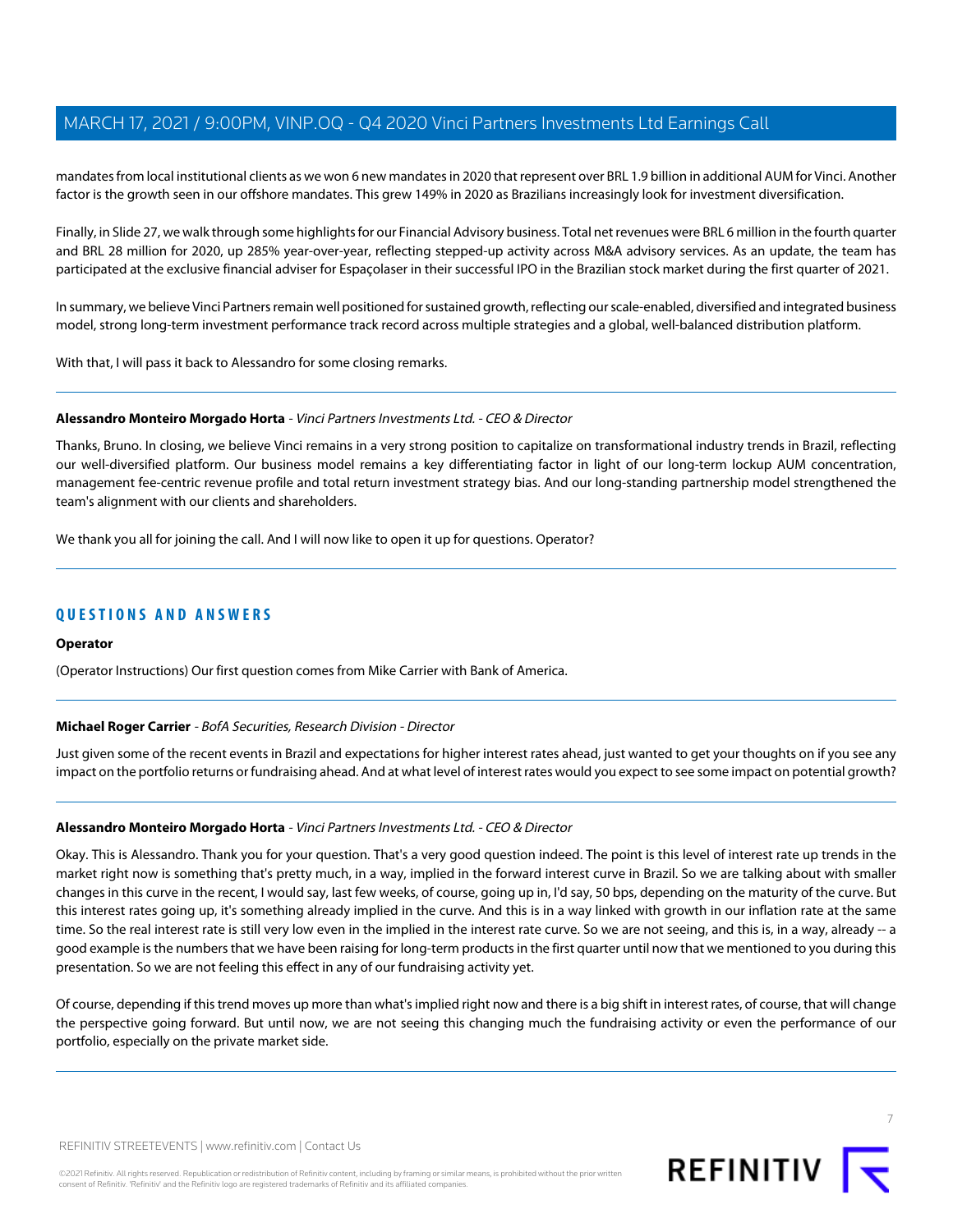## **Operator**

Our next question comes from Tito Labarta with Goldman Sachs.

#### <span id="page-7-0"></span>**Daer Labarta** - Goldman Sachs Group, Inc., Research Division - VP

My question is on your margins. You mentioned a couple of times you see plenty of room for FRE margin expansion. Just if you can help us think about how that should evolve in terms of the margin expansion you could see this year and then beyond. And also just to clarify on the quarter, should we expect to see some seasonality on the FRE margin, like, fourth quarter is typically lower? I just wanted to confirm that.

# **Bruno Augusto Sacchi Zaremba** - Vinci Partners Investments Ltd. - Head of Private Equity & IR

Okay, Tito, thank you for the question. So in regards to the expansion, we had a substantial expansion in 2020, right, with the growth that we had. Looking forward, I think we're talking about our continued potential to continue to expand this margin. Obviously, it will depend on the speed of our AUM growth. Last year, we grew AUM by about 35%. So that obviously helped us quite substantially with that 800 basis point expansion that we saw. But looking ahead, I mean, if we're able to continue to drive AUM growth in the same level and then, obviously, driving revenue, we should expect that expansion to continue in the same pace, I would say, right, so probably a few years ahead, still with opportunity for us to expand those numbers going forward.

In regards to seasonality, I think there's some seasonality in the end of the year, depends a lot on the -- basically on service and on the bonuses, I would say, the two that are more relevant. But other than that, I wouldn't expect it to be material in regards to seasonality.

## **Daer Labarta** - Goldman Sachs Group, Inc., Research Division - VP

Okay. Bruno, that's helpful. Maybe just one follow-up then. I guess, in terms of the AUM growth and following up on Mike's previous question, is the level of growth that we saw this year, do you think that's doable again -- I mean, in 2020, doable again in 2021? And given sort of, I guess, the rising, any strategies that concern you more, I guess specifically more on the liquid strategies, I imagine. But just trying to get a sense of how that growth could evolve in '21.

# **Bruno Augusto Sacchi Zaremba** - Vinci Partners Investments Ltd. - Head of Private Equity & IR

Okay. This is Bruno again, Tito. So as Alessandro said, I think we started the year pretty strong on the private markets side. It's something that we are very happy. We were able to close VIGT. We're able to close VIAS, VFDL. So several -- VIR, we did further closings during the 2021 period. So on the private market side, the drivers of value and of fundraising are very strong. And we expect, on our listed funds, to continue to have opportunity throughout 2021 for follow-ons. In regards to IP&S, we're seeing very strong momentum. So we saw several big wins in this first 2 months of the year. And we have a very good pipeline, and we don't see that trend abating anytime soon. So I would expect that also to continue to trend favorably.

What we did have in the first couple of months was a little bit more volatility on the Public Equities side, right? So we had the IBOVESPA is down about 7% until the end of -- 7.5% year-to-date until the end of February. I think that creates two consequences for us. I think it creates some volatility around fundraising. Although we did have some pent-up demand for one of our funds, which we opened recently, and we expect some flows to come in. But obviously, the volatility in the public market, it acts as a break on short-term inflows. And the other point is that it also creates some volatility around performance in the short term, right, because we had this drawdown in the public markets. So from the Public Equities side, there might be some volatility in performance in the short term. So -- but we're still seeing very good trends in several of our business lines.

# **Operator**

(Operator Instructions) Our next question comes from Thomas Peredo with BTG.

REFINITIV STREETEVENTS | [www.refinitiv.com](https://www.refinitiv.com/) | [Contact Us](https://www.refinitiv.com/en/contact-us)



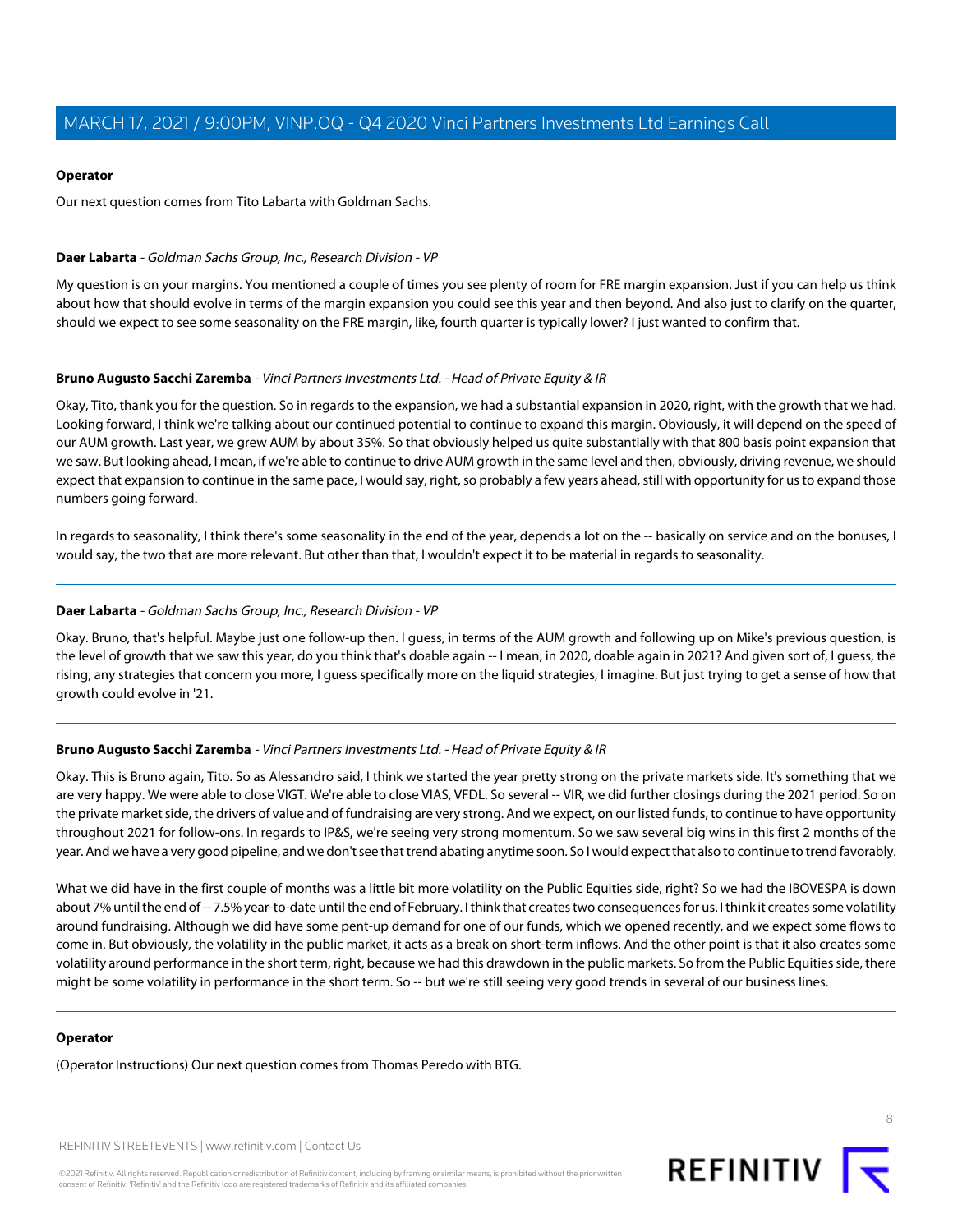#### <span id="page-8-0"></span>**Thomas Peredo** - Banco BTG Pactual S.A., Research Division - Analyst

I have one follow-up question on your capital raising. I just want to get a sense if, with the IPO and the stronger position outside, you see that you could continue improving the percentage of your AUM that comes from long-term investments. For example, you mentioned that in the quarter in the year, you reached 50% with 5 years or more and growing 48% year-over-year. Just want to get a sense if you expect this trend to continue, eventually helped by the IPO. And how -- what would be a level that you would think it is ideal to have from long-term investments versus shorter-term investments?

#### **Alessandro Monteiro Morgado Horta** - Vinci Partners Investments Ltd. - CEO & Director

Okay, Thomas, thank you very much for your question. This is Alessandro. That's a very good question, indeed. I think I can attest to you that in the last 2 months, after the IPO, almost 2 months since we became public, the effect was really very important to us. We have been very successful in converting all the brand awareness and all the effect of the IPO in fundraising. Especially on the private market side, as Bruno mentioned, with some successful fundraising like VFDL and VIGT. Also the follow-on fundraising of VIR and also VIAS, that's our water and sewage fund on the infrastructure side. Another very important point, and this, I could cover all types of investors, not just local but international investors, with more interest -- with the awareness of the IPO and the interest of becoming partners and LPs of more, like, a transparent and listed company that's not very typical in the market here.

Another very important point, especially in IP&S, we saw ourselves being much more competitive in terms of full mandate for asset allocation for local institutional investors, especially one from multinational companies where the fact of being listed in the NASDAQ made all the difference. So to your point, I would say that we are really converting all this brand awareness and marketing in a way of being listed in fundraising, okay? To your point, the balance -- the ideal balance, I don't know exactly how to answer this question. What I would like to say is that, in the short term, probably, we should see the balance moving towards a higher portion of our AUM going for long-term type of mandates because of our fundraising pipeline of private market funds, because of the IPO making it possible for us to accelerate this fundraising like we saw in the first 2 months of the year but, at the same time, we are winning mandates on the IP&S business that not necessarily has a 5-year formal lockup. So in a way, we see this trend of more private market funds but, in the other side, we are seeing also money flowing from IP&S.

#### **Operator**

I'm not showing any further questions at this time. I would now like to turn the call back over to CEO, Alessandro Horta, for closing remarks.

#### **Alessandro Monteiro Morgado Horta** - Vinci Partners Investments Ltd. - CEO & Director

So thank you all for listening to our first call as a public company. Again, we are very excited and very upbeat with the opportunity. We are seeing the effect of the trust that the market put on us really converting in fundraising and very good perspective going forward. Of course, we would love to hear your suggestions and ideas about how to translate our numbers and our strategy more of a clear message to you going forward. And thank you again to you all who listened to us today. Good night to you all, good evening, and see you soon.

#### **Operator**

Ladies and gentlemen, this concludes today's conference call. Thank you for participating. You may now disconnect.



 $\circ$